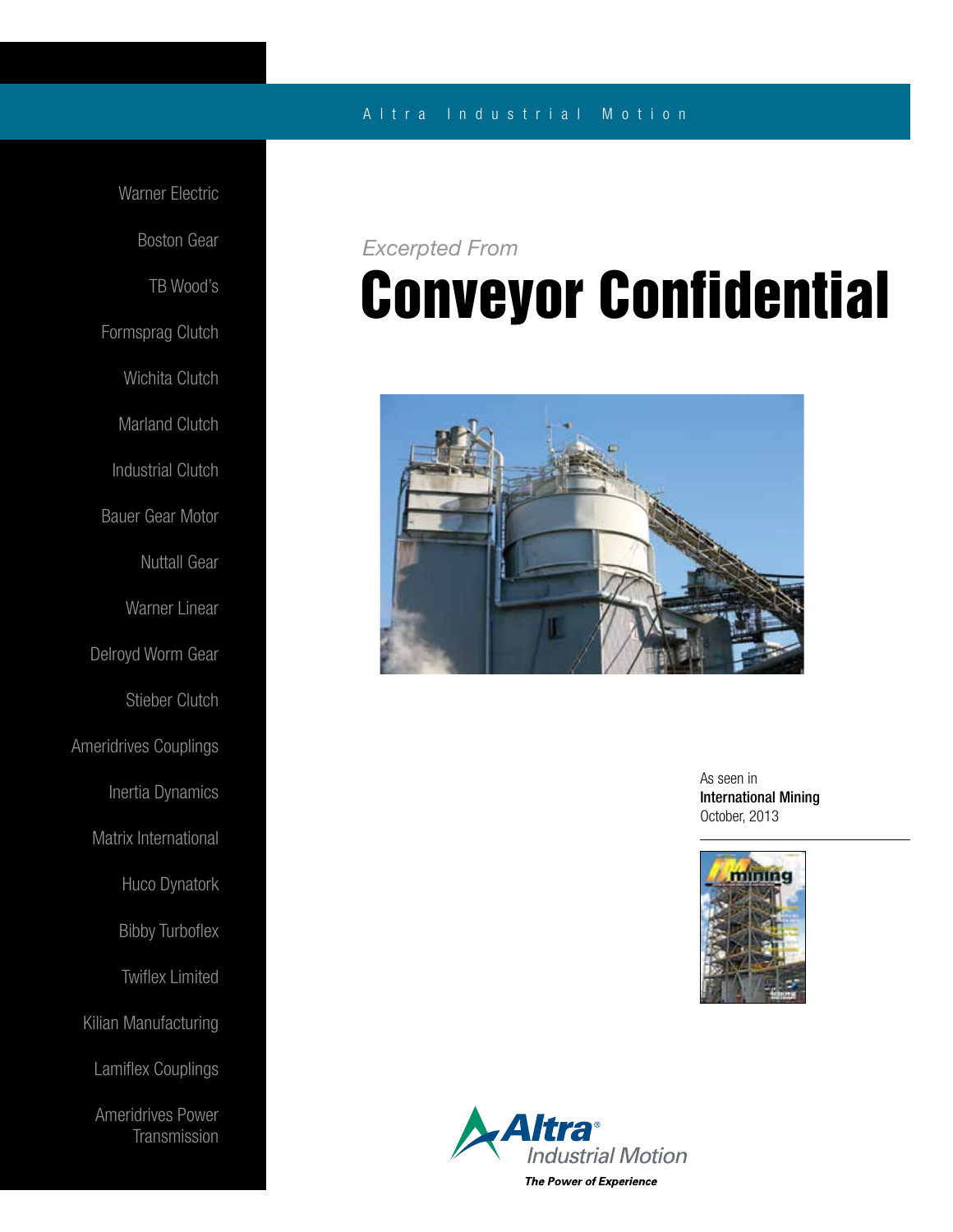*Excerpted From*

# Conveyor Confidential

by John Chadwick Editor, International Mining



The VBS will be introduced as the smallest brake in the Twiflex modular range – a range which continues to grow – with a braking force of 1.4 to 11 kN. The brake is designed to deliver 2 million cycles at 2 mm air gap. It features a stainless steel piston, cover plate and fittings and optional ISO 12944-5:2007 C5 paint specification.

#### Managing the system

Twiflex, part of Altra Industrial Motion, has introduced a new disc brake for mining conveyor applications. The VBS modular brake features large pads and IP65 protection, making it ideal for high speed conveyor drives. The brake also benefits from Twiflex's 'Parked Off' safety feature; the only system of its kind to allow completely safe maintenance and pad removal, the company says.

 This new modular disc brake complements the existing range of conveyor brakes. The VBS is a 'fail safe', spring applied - hydraulically retracted disc brake caliper which consists of two modules mounted on either side of a central mounting plate. Intended for use on high speed drives on downhill conveyors the brake uses large pads (10,283 mm<sup>2</sup>) for high thermal capacity and is fully sealed against moisture and dirt ingress.

 Steve Powell, Product Manager for Twiflex, comments: "The brake is installed between the motor and gearbox to protect the motor against overspeed conditions when there is a mechanical failure in the drive. The VBS is easy to install and is fully interchangeable with most brakes on the market which makes swap-over extremely quick. The added benefit to the VBS over other brakes on the market is the 'Parked Off' feature which makes maintenance work far safer than anything else on the market.

 "For many years much has been made of safety features in industrial disc brakes, with manufacturers claiming to provide 'safety lock out' during adjustment and pad replacement. With the exception of the Twiflex 'Parked Off' feature, all of these designs use a mechanical lockout system which utilizes a nut and center bolt arrangement. This method relies on the integrity of the nut and bolt to hold the spring force; if this fails then the brake will close, potentially causing extremely serious injury.

 "In 'Parked Off' the disc spring load and hydraulic pressure in the Twiflex design are zero, meaning the VBS has no stored energy and therefore completely safe for maintenance / pad removal. The position can quickly be achieved in the field with basic tools making the brake 100% safe without reliance on mechanical lock out. This feature also allows the brake to be installed without the need for hydraulic pressure." Powell continues: "We always try to consider the real world problems faced by engineers in the field when designing our latest products. I believe that the 'Parked Off' feature represents a real and unique step forward in personnel safety."

 Stieber Clutch launched its new RDBK load sharing, high-speed, releasable backstop at this year's Hannover Messe. This compact product has increased torque capacity compared to conventional designs, which helps avoid the over specification of gearboxes to meet large outside diameter requirements of some backstops. In the event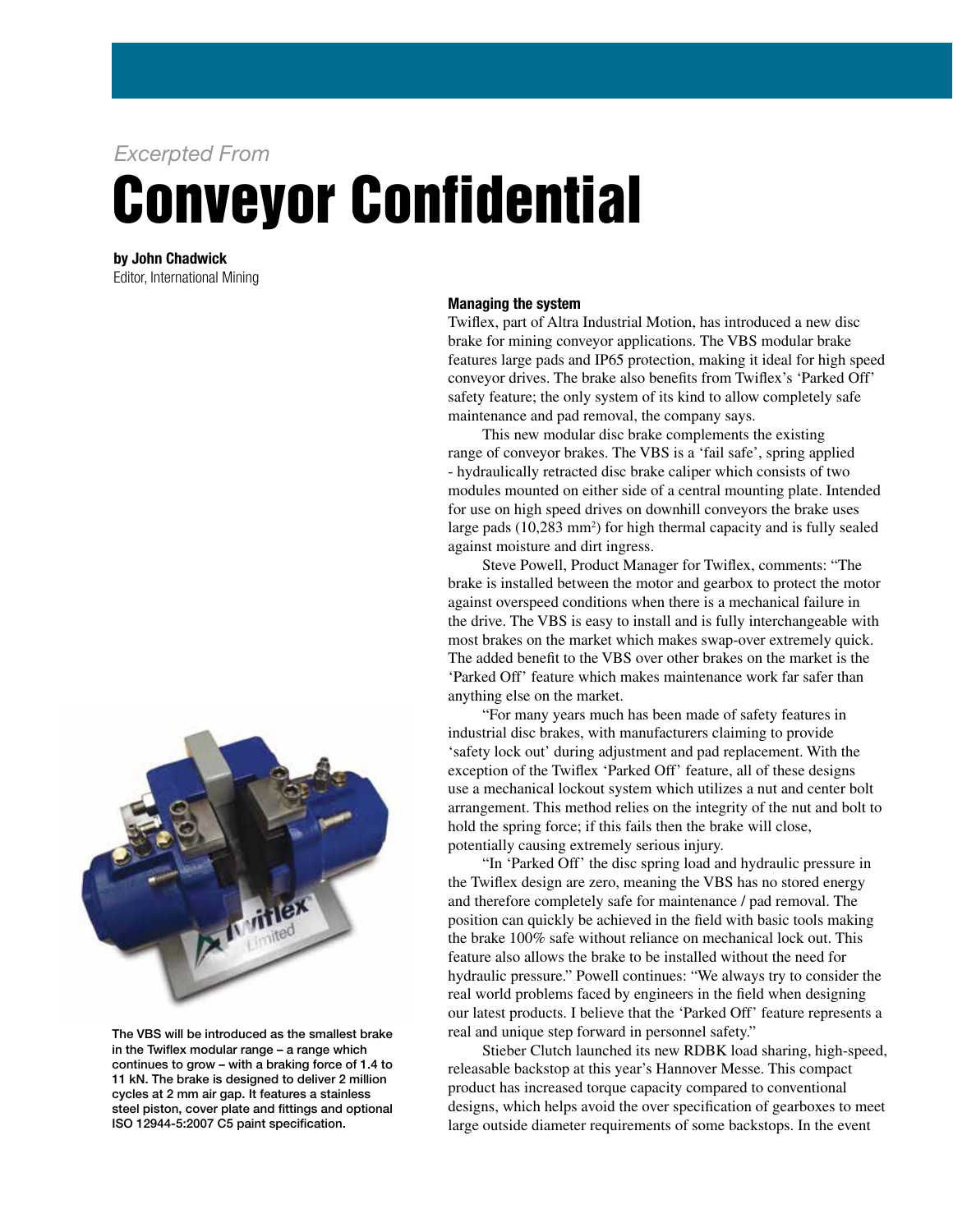of a blockage, belt jam or overload, the RDBK allows for a controlled release under load and is able to rotate backwards for maintenance and clearing work, unlike many other designs that offer limited reverse rotation after being engaged.

 In most large conveying applications, backstops are installed onto the gearbox to prevent the conveyor from rolling backwards in the event of a breakdown. To satisfy customer demands, many backstops now include load sharing/torque limiting and releasable functions which help to reduce downtime once the backstop has been engaged.

 However, to cope with the high torque loads, their design footprints are often quite large which means oversized standard gearboxes must be specified for them to fit. This can negatively affect the cost and overall efficiency of the gearbox. Traditional backstops can also make repairing the fault extremely awkward. While they prevent any immediate damage being done by uncontrolled reverse rotation, they also prevent the conveyor from being easily unloaded prior to maintenance. Even designs which allow for controlled release only provide a small amount of reverse rotation.

 Built on many decades of experience of manufacturing backstops for demanding conveying applications, Stieber Clutch has developed a new, compact backstop design which allows the correct sizing of gearboxes as well as offering reverse rotational capability with a simple hand-operated hydraulic or mechanical release. The RDBK is a centrifugal lift-off, sprag-type backstop with an internal limiter which is designed for use on the high speed or intermediate shaft of the driving unit in multi-drive systems, such as on large inclined conveyors, where two or more backstops share the reverse load.

 With a maximum torque capacity of 170,000 Nm the unique, compact design gives it up to 3.5 times more torque capacity than conventional designs of similar sizes; with up to 15 times more energy dissipation. To make sure that it remains functional after long periods of inaction, the friction linings work in an oil bath, providing a consistent coefficient of friction even after long periods without engagement.

 The release function allows the tension of a jammed belt to be released through an internal hydraulic system. The release is performed using a simple hand pump to actuate the internal hydraulic cylinder; progressively releasing the backstop (a mechanical alternative is available). When the oil pressure is released, the backstop is automatically re-set to the original slipping torque. The operation can be controlled and halted at any time, helping to boost productivity. Where multiple backstops are employed, these can be linked and operated simultaneously from a centralized control location.



Unlike other releasable backstops which feature only limited reverse rotational abilities, Stieber Clutch's RDBK is capable of performing as many reverse rotations as may be required to completely unload the conveyor prior to maintenance work being carried out; within the limits of energy dissipation. This feature can significantly reduce downtime and ensure that loss of productivity is kept to a minimum.